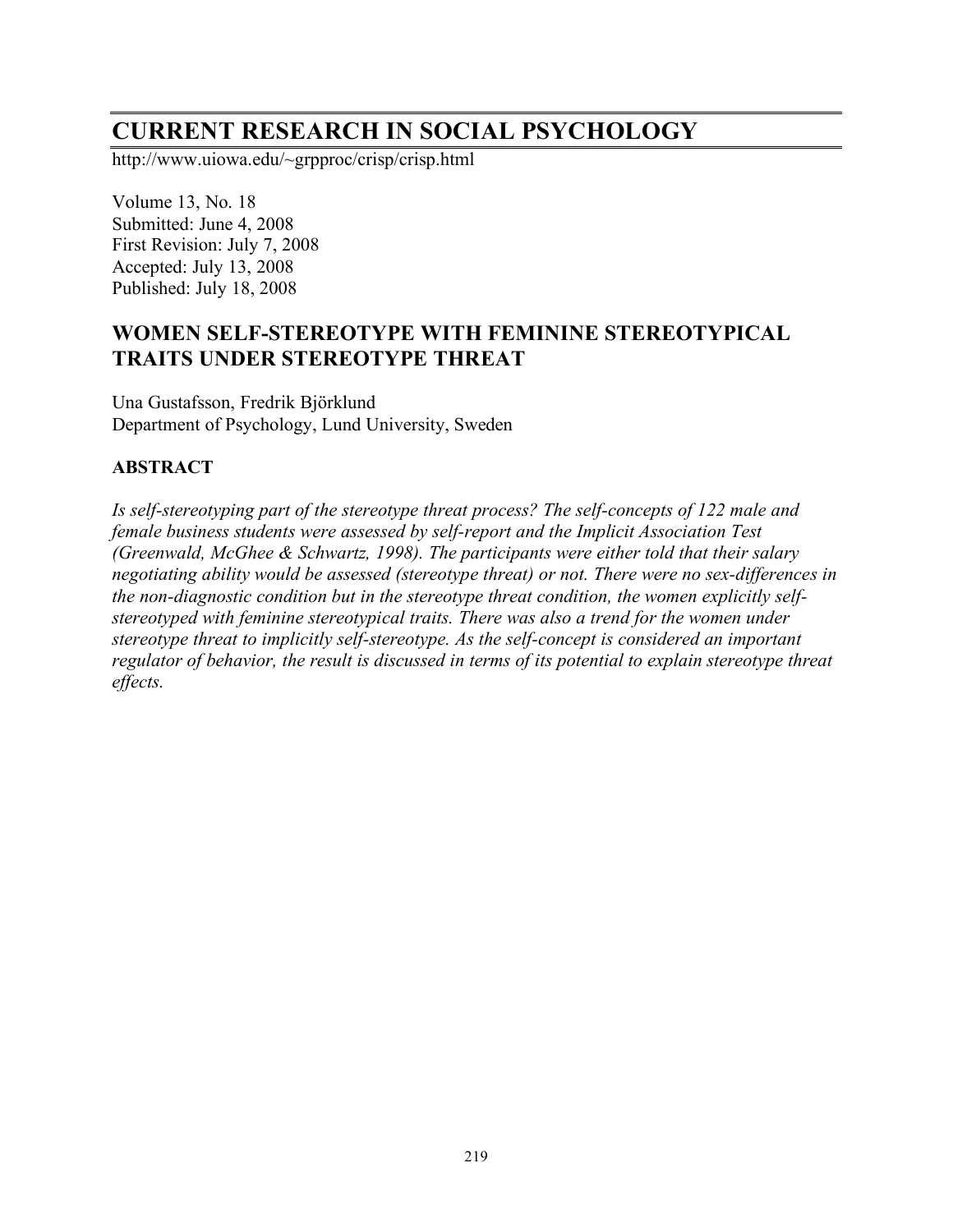# **INTRODUCTION**

The way we see ourselves, our self-concept, is strongly influenced by our social surroundings. In two meta-analyses, Twenge (2001) showed that young American women's perception of their own level of assertiveness has risen, decreased and then risen again, in parallel with women's changing social status and roles during the  $20<sup>th</sup>$  century. Assertiveness is typically perceived as a stereotypically masculine trait but since the late 1960's, young women have been increasingly describing themselves as assertive to the point where many recent studies find no sex-differences in the trait. Also, in another meta-analysis, Twenge (1997) found some support for men increasingly endorsing feminine stereotypical traits, although this effect was smaller. When analyzing the effect sizes, Twenge (1997) showed that the sex differences regarding the endorsement of gender-stereotypical traits have decreased since the 1970's, which probably reflects the changing gender roles of western society.

In addition to the long-term impact that the socio-cultural environment has on the self-concept content, the notion of the "working self-concept" implies that its content also adapts to the immediate social environment (Markus & Kunda, 1986; Markus & Whurf, 1987). In this study we investigate the contextual flexibility in the self-concept brought about by "self-stereotyping", as predicted by self-categorization theory (SCT; e.g., Onorato & Turner, 2004; Turner, Hogg, Oakes, Reicher & Wetherhall, 1987; Turner, Oakes, Haslam & McGarty, 1994). SCT predicts that in a similar manner to how we categorize others as group-members and stereotype them (see Kunda & Spencer, 2003 for a review), we can also categorize our self as a group-member and stereotype our self (i.e. self-stereotype).

SCT distinguishes between an individual's "personal self" and "collective self". The personal self is activated when a person makes categorizations that involve "me" versus "not me" comparisons. The personal self thus consists of attributes that come to mind when an individual makes interpersonal comparisons with other in-group-members. It reflects interpersonal differentiations within a higher-order in-group identity.

In contrast, a collective self is activated when a person makes categorizations that involve "us" versus "them" distinctions. The collective self thus consists of attributes that come to mind when an individual compares his or her in-group with out-groups. SCT predicts that when an in-group identity is salient and the person self-categorizes as a group-member, the personal self is inhibited and "self-stereotyping" occurs, which means that characteristics of the in-group stereotype are ascribed to the self.

Self-stereotyping is also discussed from distributed connectionism models of mental representations (Smith & Henry, 1996). It is there often called "overlapping mental representations of self and in-group", although this expression has been considered somewhat misleading (see Smith, 2002). Distributed connectionism models portray mental representations, such as the self-concept, as inherently context-sensitive. Mental representations are seen as recreated moment to moment, with their content influenced by salient contextual cues, such as a salient in-group representation (Smith, 2002).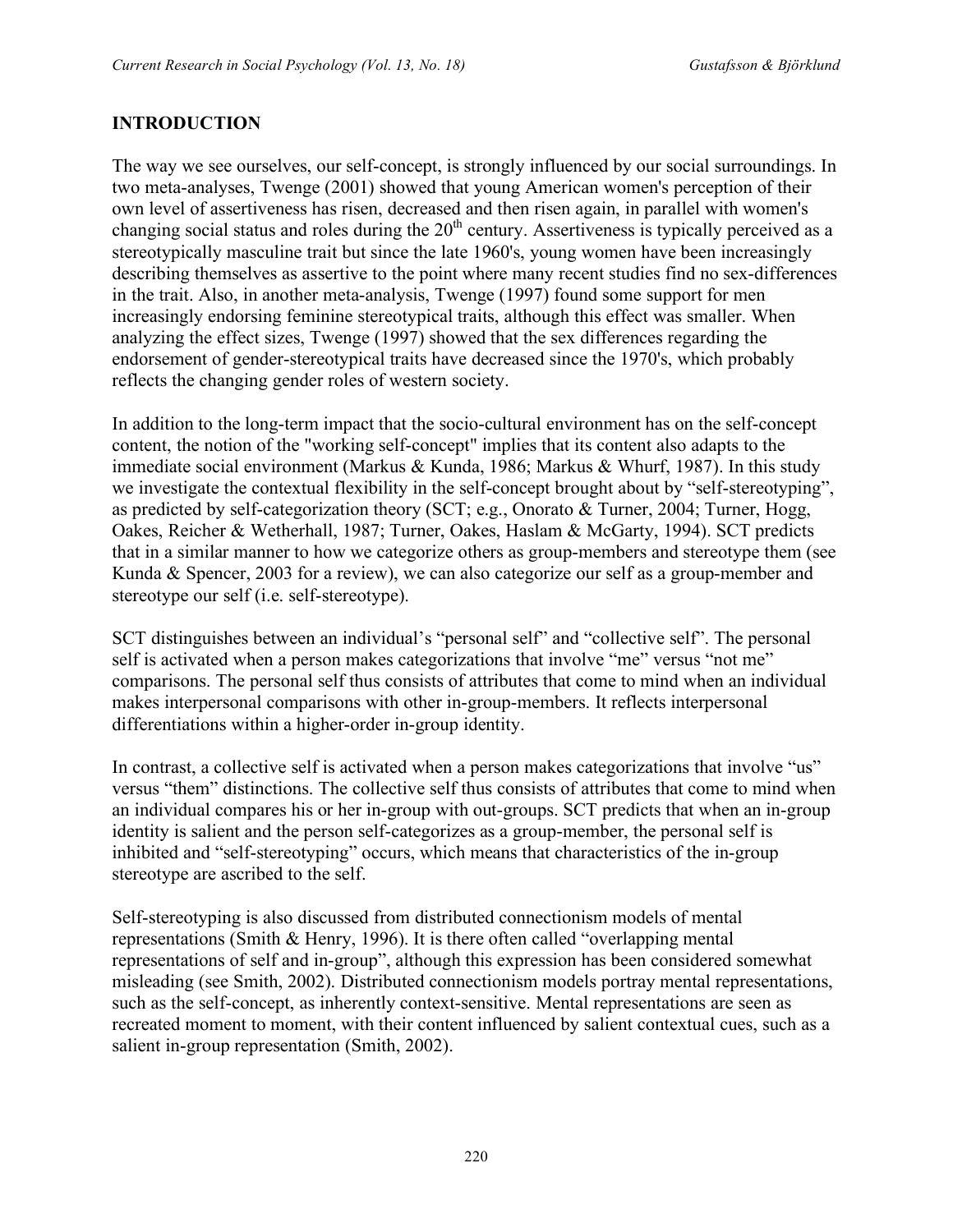Stereotype activation can have an assimilative effect on behavior (see Wheeler & Petty, 2001 and Dijksterhuis & Bargh, 2001 for reviews). This effect may occur unconsciously where an activated stereotype automatically triggers behavioral representations (see Dijksterhuis & Bargh, 2001 for a review). For example, implicitly activating the stereotype "hostile" has been shown to govern behavior in a more hostile direction (Bargh, Chen & Burrows, 1996). Stereotypes need not be self-relevant to have an assimilative effect on behavior. However, it has been suggested that activating in-group stereotypes makes the behavioral effect stronger (Dijksterhuis & Bargh, 2001; Wheeler et al., 2005). The self-concept is considered an important regulator of behavior (Dijksterhuis & Bargh, 2001; Markus & Whurf, 1987; Wheeler, DeMarree & Petty, 2005).

That activation of in-group stereotypes can cause stereotype-assimilative behavior makes selfstereotyping an interesting phenomenon in relations to "stereotype threat". Stereotype threat theory (Steele and Aronson, 1995; Steele, 1997) states that negative stereotypes can affect the performance of group members negatively, regardless of whether the individual group member believes that the stereotype is true or not. In contexts where the stereotype is relevant, such as during a stereotype related diagnostic test, a "stereotype threat" is triggered that causes the performance of group members to suffer. In the first stereotype threat study, Steele and Aronson (1995) observed that Black American students performed worse on an intellectual task, when it was framed as diagnostic of intellectual ability, than when it was not. No such effect was found amongst White American students. Since Black Americans are stereotyped as having inferior intellectual ability, the authors reasoned that the experience of "stereotype threat" interferes with and impairs their performance in a diagnostic test. However, when the task is framed as nondiagnostic of intellectual ability, the stereotype is made irrelevant and the burden of stereotype threat is lifted (Steele & Aronson, 1995). Since Steele and Aronson's (1995) ground breaking article, more than 300 articles on stereotype threat have been published, providing support for the potential of stereotype threat to occur in any situation that makes negative stereotypes relevant for group-members' performance. Less is known about the psychological processes that mediate stereotype threat effects though (see Shapiro & Neuberg, 2007; Smith, 2004; Wheeler & Petty, 2001 for reviews).

In this study, we will investigate self-stereotyping in a stereotype threat context. The prediction is that women who are told that their negotiating ability will be assessed will self-stereotype with feminine stereotypical traits. Women are stereotyped as inferior negotiators compared to men (see Kray & Thompson, 2005 for a review) and previous research has found stereotype threat effects in negotiating contexts (Gustafsson, Björklund & Dahlström, 2008; Kray, Galinsky & Thompson, 2002; Kray, Reb, Galinsky & Thompson, 2004; Kray & Thompson, 2005; Kray, Thompson & Galinsky, 2001). The prediction is that when women face a diagnostic negotiation, this will make in-group/out-group comparisons regarding gender relevant for women, as gender stereotypes predict women to negotiate inferiorly to men. According to SCT; making categorizations that involve "us" versus "them" distinctions activates the collective self and thus causes self-stereotyping. We therefore hypothesize that women will self-stereotype with feminine stereotypical traits when they are told that their negotiating skills will be assessed. However, when women are told that their negotiating ability cannot be assessed, we predict that gender will be less salient for women and that their personal selves will be activated. In other words, the *self-stereotyping hypothesis* states that women's self-concepts will be more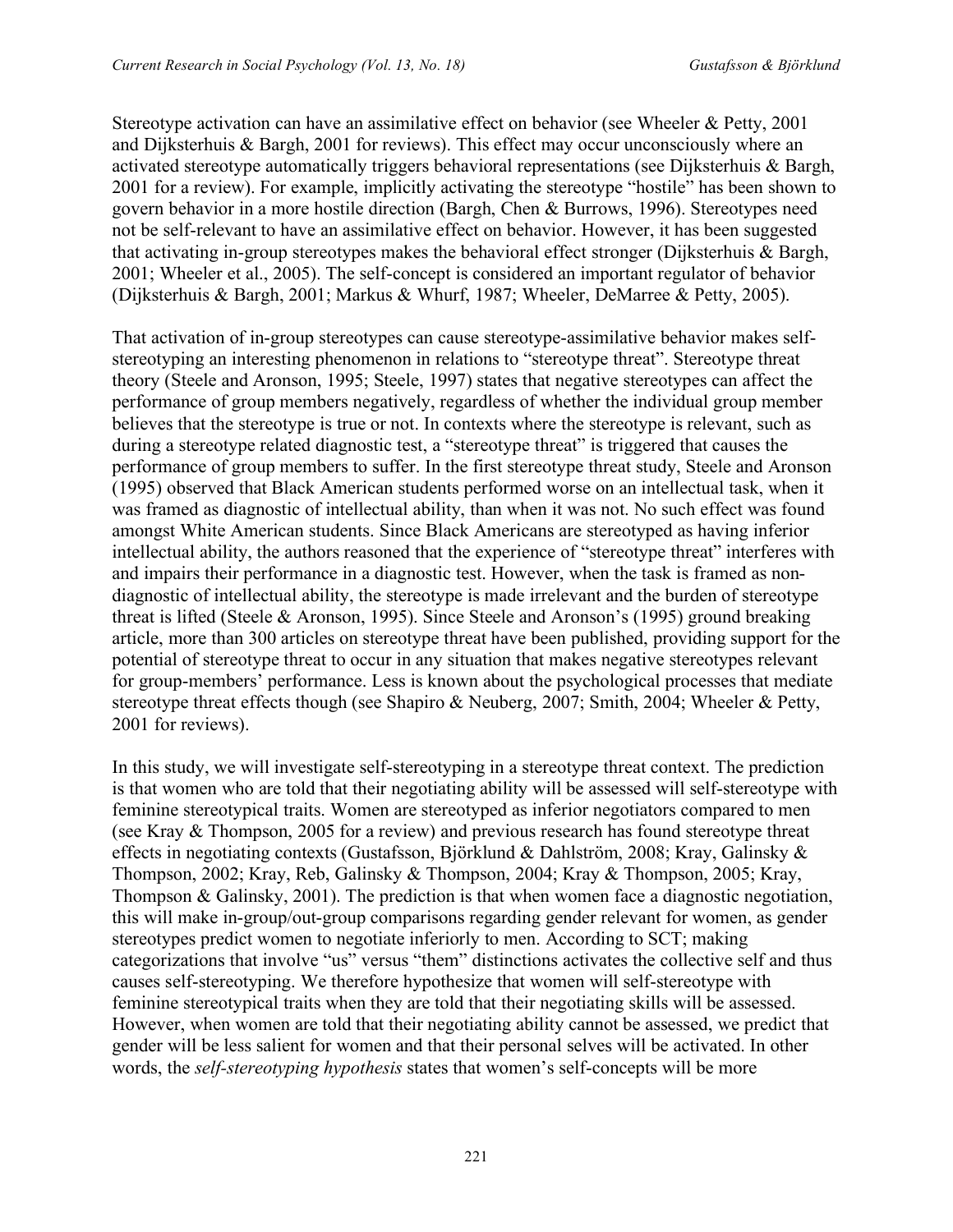stereotypically feminine in content in a stereotype threat context compared to in a non-diagnostic context.

We do not predict men to self-stereotype in either condition, as their gender is unlikely to be an issue for men in negotiations. As sex differences in the self-concepts of young American men and women are decreasing (Twenge, 1997, 2001) and as Sweden is considered the most gender equal country in the world (Hausman, Tyson & Zahidi, 2007), we do not predict any sex differences in the self-concept content in the non-diagnostic condition for our young Swedish participants. However, we predict a sex difference in feminine stereotypical traits in the selfconcept content in the diagnostic condition, as a consequence of the women self-stereotyping with feminine stereotypical traits.

We will measure the self-concept with the Implicit Association Test (IAT; Greenwald, McGhee & Schwartz, 1998) as a complement to self-report measures in this study. Implicit measures have been developed with the intention to overcome the problems that are associated with self-report measures. There is evidence suggesting that the IAT is less sensitive to self-presentational concerns in sensitive research areas (see Gawronski, LePel & Peters, 2007; Greenwald, Poehlman, Uhlmann and Banaji, in press for reviews) and the IAT has been found to be satisfactorily resistant to faking (Asendorpf, Banse & Mücke, 2002; Banse, Seise & Zerbes, 2001; Kim, 2003). Implicit tests have also been proposed to capture unconsious mental content (e.g. Greenwald & Banaji, 1995; Hofmann, Gawronski, Gschwender, Le & Schmitt, 2005; Nosek, Greenwald & Banaji, 2007; Wilson, Lindsey & Schooler, 2000). However, the support for this claim is not very strong thus far (see Gawronski et al., 2007 for a review). Gawronski and Bodenhausen (2006) suggest that the mental content measured by implicit tests is introspectively accessible. However, they propose that the associations measured by implicit tests may have an impact on behavior that is unconsious. In other words, a person may be aware of the mental content measured by the IAT but unaware of how it impacts his/her behavior. Recently, there was meta-analytic support for the IAT and self-report measures predicting different domains of behavior (Greenwald et al, in press), which makes the IAT an interesting measure in the search for mediators of stereotype threat effects.

Implicit self-stereotyping was operationalized in two ways in the present study: First by the existence of mean differences in the self-concept content, where sex differences were expected only in the diagnostic condition. Second, by the occurrence of a positive relationship between the gender-stereotyping IAT and the self-concept IAT, which was expected only for the women in the diagnostic condition. Previous research has interpreted such a relationship as "overlapping mental representations" between the self-concept and the in-group concept, which is equivalent to self-stereotyping (Rudman, Greenwald & McGhee, 2001; Smith & Henry, 1996).

### **METHOD**

# **Participants**

One hundred and twenty-two business students (61 men, 61 women, mean age  $= 24.31$ ,  $SD =$ 3.41) at Lund University in Sweden volunteered to participate in the study and received SEK 40  $(\approx$  USD 6.60) for their participation.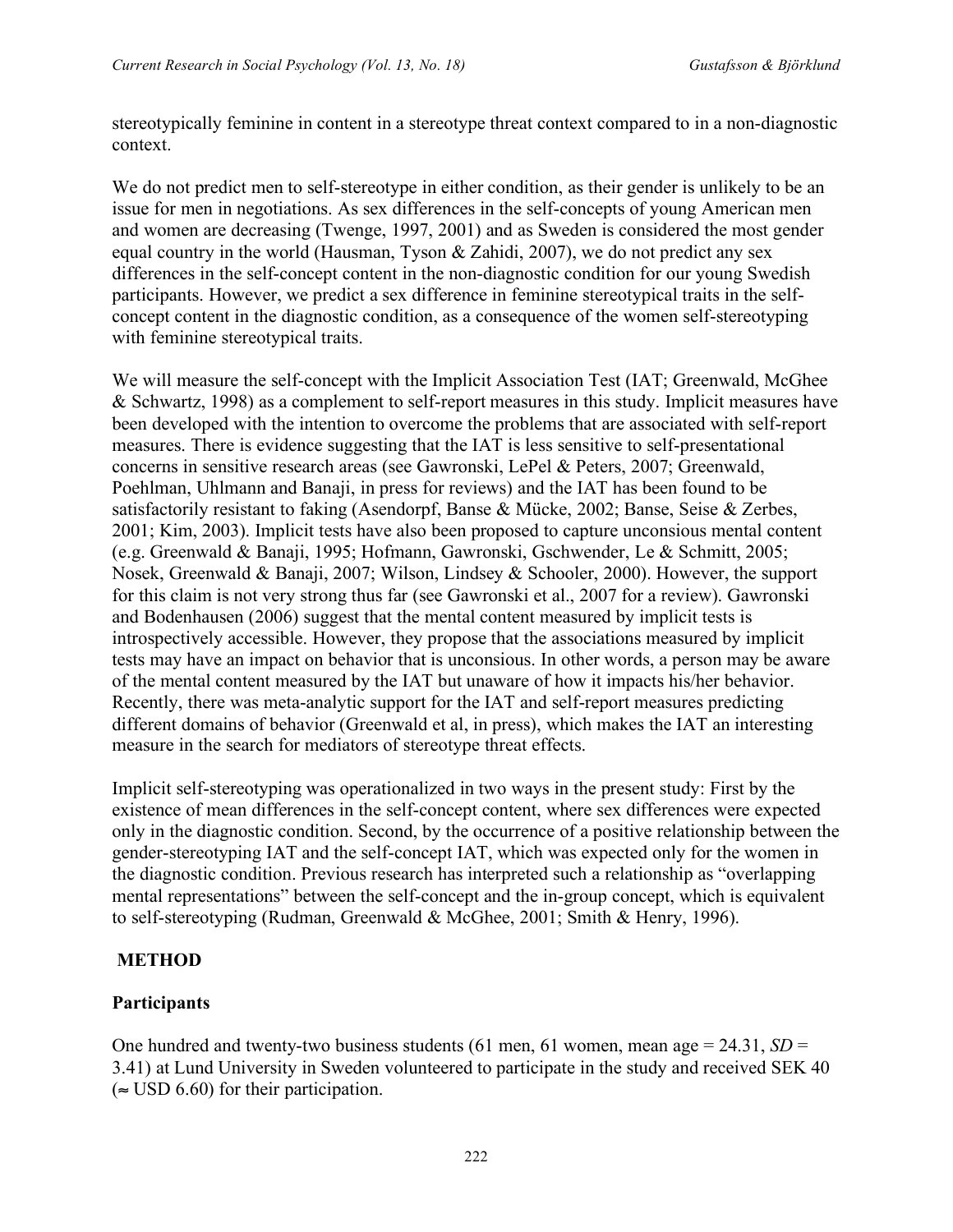### **Design and Procedure**

The design was a 2 (sex: man vs. woman)  $\times$  2 (stereotype threat manipulation: diagnostic vs. non-diagnostic negotiation) between-subjects factorial. The participating men and women were randomly assigned to the conditions. The participants were tested individually by a female experimenter.

The experiment began with the experimental manipulation where the participants were told that their negotiating ability was either going to be assessed (stereotype threat) or not. The participants then completed the self-concept IAT, the gender-stereotyping IAT, the explicit selfstereotyping scale, the explicit gender-stereotyping scale. The experiment finished with the participants reporting demographic information (sex and age) and completed a funneled debriefing (Bargh & Chartrand, 2000). Some other measures, not reported on here, were included in the design.

# **The Experimental Stereotype Threat Manipulation**

The experimental manipulation was based on the instructions used by Kray et al. (2001, Exp. 1) where there were sex differences in negotiating performance only in the diagnostic condition (a stereotype threat effect). The participants in the diagnostic condition read the following (translated from Swedish):

You will soon be tested on your salary negotiating skills. The upcoming salary negotiation is very challenging for novice negotiators and is therefore an accurate gauge of your genuine negotiating abilities and limitations. Researchers at the Department of Psychology will analyze your negotiating performance.

The participants in the control condition (non-diagnostic condition) read the following: You will soon participate in a salary negotiation. The negotiation is very easy, even for novice negotiators, and is therefore not an accurate gauge of your genuine negotiating abilities and limitations. Your negotiating ability will not be assessed in the negotiation.

### **The Explicit Measures**

Ten gender stereotypes were selected for the measures with the help of a pre-test, where items taken from the Bem Sex Role Inventory (BSRI; Bem, 1974), or synonymous to items in the BSRI, were judged. The criteria for the item selection was that the masculine items were rated as superior to the feminine items in the context of a salary negotiation, but that the valence of the traits was considered equal as general personality traits. The traits "caring", "considerate", "sympathetic", "selfless" and "understanding" were selected as stereotypically feminine traits and "assertive", "resolute", "firm", "determined" and "pursuing" were selected as stereotypically masculine traits.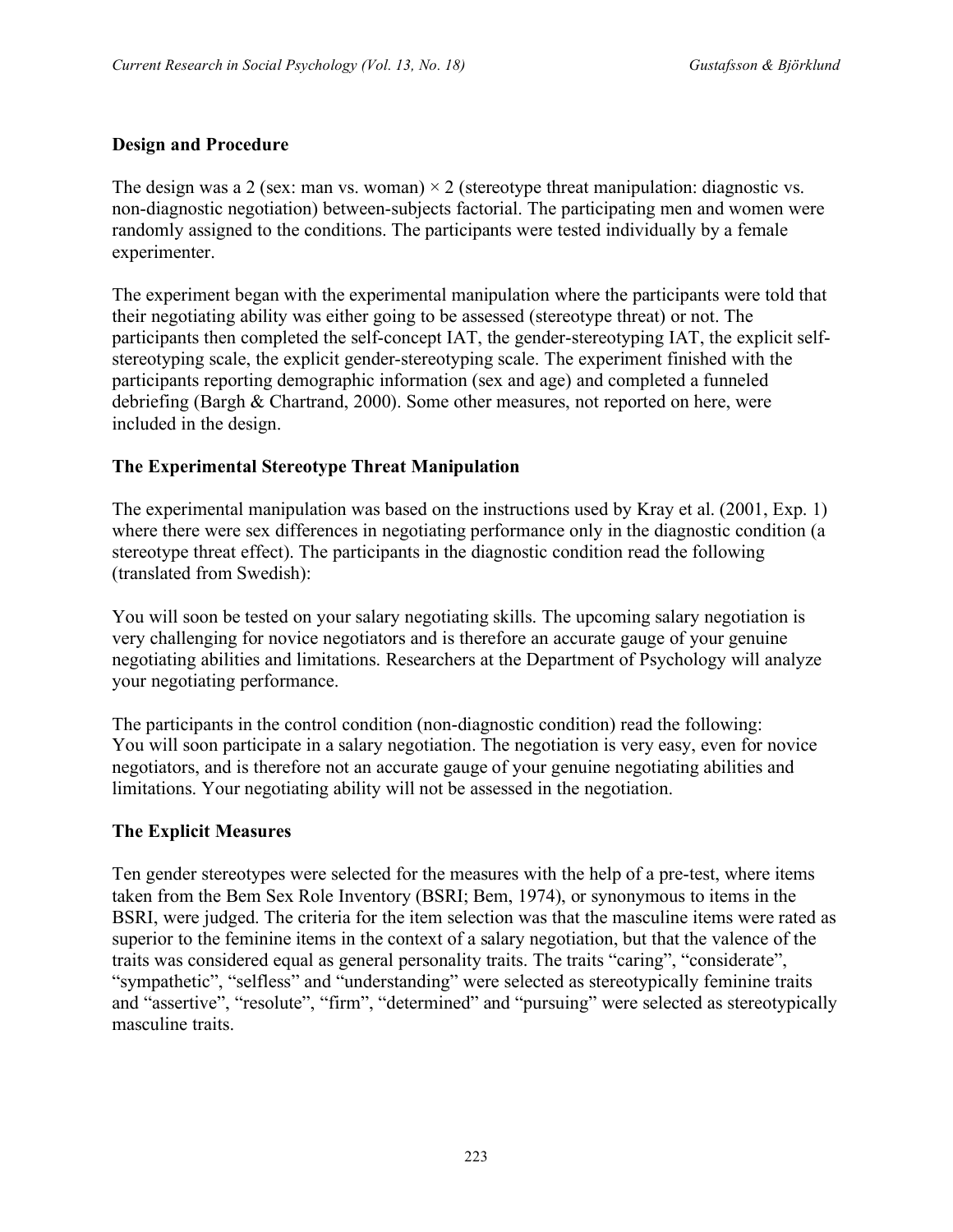For the Explicit Self-Stereotyping Scale, the participants in the main study were instructed to rate how descriptive the selected attributes are of their own personality. The seven-point scale ranged from "Not at all descriptive of me" (1) to "Very descriptive of me" (7).

For the Explicit Gender-Stereotyping Scale, the instruction was to rate how masculine or feminine the attributes are according to societal gender stereotypes on a seven-point bipolar scale ranging from "Very stereotypically feminine" (1), "Not included in gender stereotypes" (4) to "Very stereotypically masculine" (7). It was stressed that the task was to describe *societal gender stereotypes*, not one's personal opinion on what men and women are like.

# **The Implicit Measures**

Participants' self-concepts and gender-stereotyping were assessed with two separate Implicit Association Tests (IAT; Greenwald et al., 1998). The IAT is an indirect measure of automatic associations between categories and attributes. Participants perform a computerized categorization task where, in the critical phase of testing, the two response keys are each assigned a dual meaning.

In the gender-stereotyping IAT, the task was to categorize male and female names as either belonging to a "Man" or a "Woman" and to categorize the stereotypically masculine and stereotypically feminine items as belonging to either the category "Assertive" or to "Caring". In one of the critical test phases, the responses "Man" and "Assertive" shared one response key and "Woman" and "Caring" shared the other. In the other critical test phase, the responses "Man" and "Caring" shared one response key and the responses "Woman" and "Assertive" shared the other. Response latencies were measured and the crucial question was what combination of categories and attributes were easier to use in responding, i.e. which combination gave the shortest response latencies. This relative difference in response latencies is denoted "the IATeffect" and thus indirectly assesses the strength of the implicit association between concepts. A negative IAT-effect implies a stronger association of "Woman" with "Caring" and "Man" with "Assertive", than the opposite combination. This indicates a stereotype-congruent pattern of association.

The personal names for the gender-stereotyping IAT were selected from a list of the top ten most common female and male names in Sweden (Statistics Sweden, 2003). The female names were: Maria, Anna, Eva and Karin and the male names were: Erik, Lars, Karl and Anders.

For the self-concept IAT, the participants were asked to categorize words as belonging to either the category "Self" or the category "Other" as well as to categorize the gender stereotypes as either belonging to the category "Assertive" or "Caring". A negative IAT-effect implies a stronger association of "Self" with "Caring" and "Others" with "Assertive", than the opposite combination, thus a more stereotypically feminine than stereotypically masculine self-concept content. A positive IAT-effect implies a stronger association of "Self" with "Assertive" and "Others" with "Caring", than the opposite combination, thus a more stereotypically masculine than stereotypically feminine self-concept content. The four stimulus words classified to the category "Self" were: I, Mine, We and Me, and the four stimulus words for the category "Others" were: You, Their, Them and Your.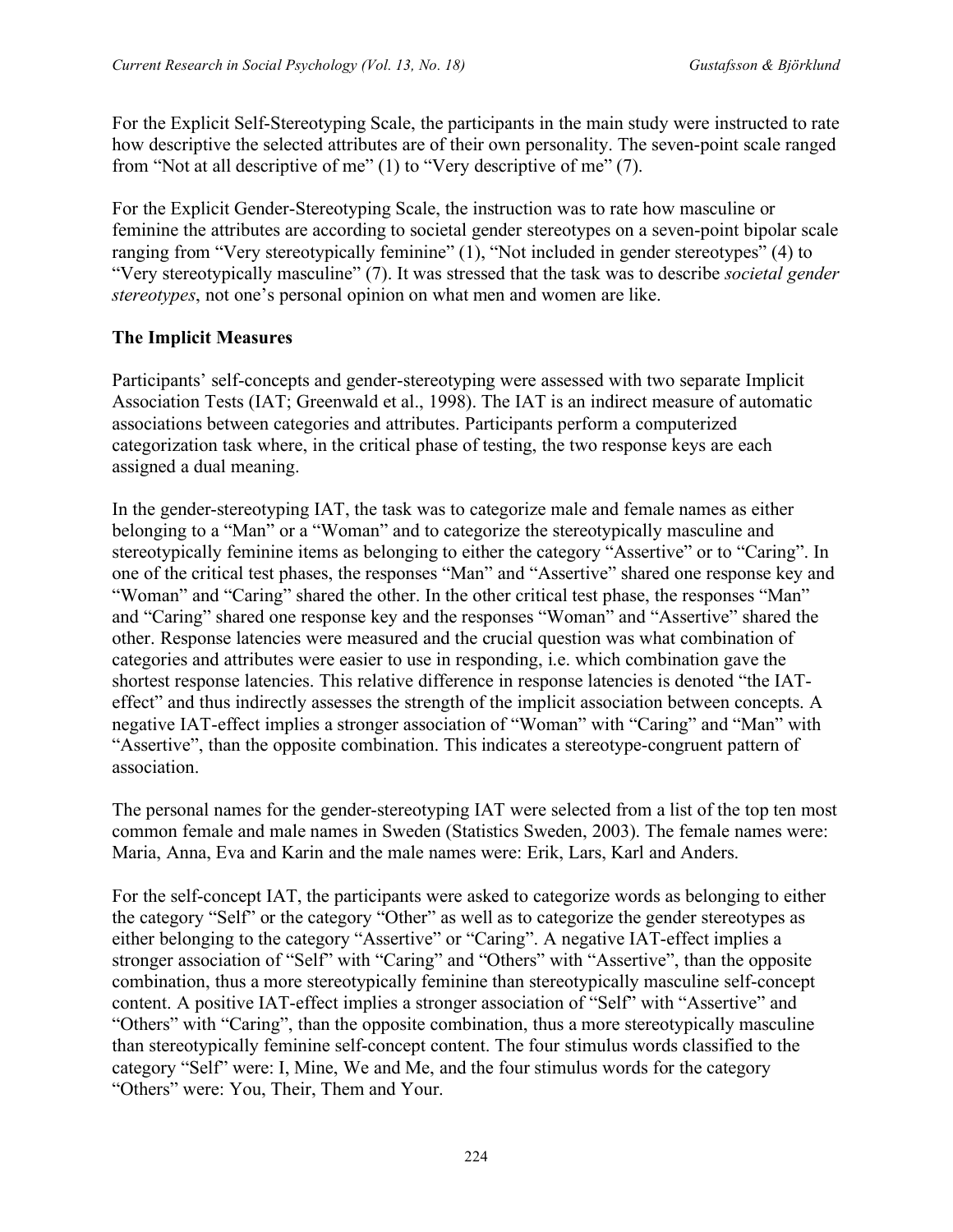### **RESULTS**

### **Explicit Gender-Stereotyping**

We summed up the items from the Explicit Gender-Stereotyping Scale for the stereotypically feminine and the stereotypically masculine items separately. A one sample *t*-test, with 4 as the test value, confirmed that the feminine stereotypical items  $(M = 2.40, SD = .69)$  were rated as feminine stereotypes  $[t(121) = -25.79, p = < .01]$ , i.e. significantly different from the midpoint "Not included in gender stereotypes" (4). The eta squared statistic (.85) indicated a large effect size. A one sample *t*-test, with 4 as the test value, confirmed that the masculine stereotypical items ( $M = 5.48$ ,  $SD = 75$ ) were rated as masculine stereotypes  $\lceil t(121) = 22.60, p = 0.01 \rceil$ . The eta squared statistic (81) indicated a large effect size.

#### **Explicit Self-Stereotyping**

#### *The Feminine Self-Concept Content*

We summed up the feminine stereotypical items from the Explicit Self-Stereotyping Scale and an independent samples *t*-test supported the self-stereotyping hypothesis. The women in the diagnostic condition  $(M = 5.69, SD = .81)$  described themselves as significantly more stereotypically feminine than the women in the non-diagnostic condition  $[M = 5.23, SD = .81; t(59) =$ 2.25,  $p = .03$ ]. The effect size was moderate (eta squared =  $.08$ ).

Self-stereotyping may cause a temporary sex difference in the self-concept content. To investigate this possibility, we conducted a two-way ANOVA with sex (man vs. woman) and the stereotype threat manipulation (diagnostic vs. non-diagnostic negotiation) as independent variables and the feminine self-concept content as the dependent variable. The main effect of sex was significant  $[F(1, 118) = 7.94$ ,  $p = .01]$  with a moderate effect size (partial eta squared = .06). The main effect of stereotype threat manipulation was not significant  $(F < 1)$ . The interaction effect of sex and the stereotype threat manipulation was significant  $[F(1, 118) = 6.91, p = .02]$ which, although the effect size was small (partial eta squared  $= .05$ ), indicates that the context moderates sex-differences in the self-concept content. Independent samples *t*-tests showed that there were no differences between the men's  $(M = 5.17, SD = .83)$  and the women's  $(M = 5.23,$ *SD* = .81) feminine self-concept content in the non-diagnostic condition  $(t < 1)$  but in the diagnostic condition, the women ( $M = 5.69$ ,  $SD = .81$ ) described themselves as significantly more stereotypically feminine than the men  $(M = 4.93, SD = .76; t(69) = -3.84, p = < .01$ . The sex difference was large (eta squared = .20).

#### *The Masculine Self-Concept Content*

We summed up the masculine stereotypical items from the Explicit Self-Stereotyping Scale and a two-way ANOVA with sex and the stereotype threat manipulation as independent variables was conducted to explore their impact on the explicit measure of the masculine self-concept content. There were no significant main effects of sex or the stereotype threat manipulation (*F:s*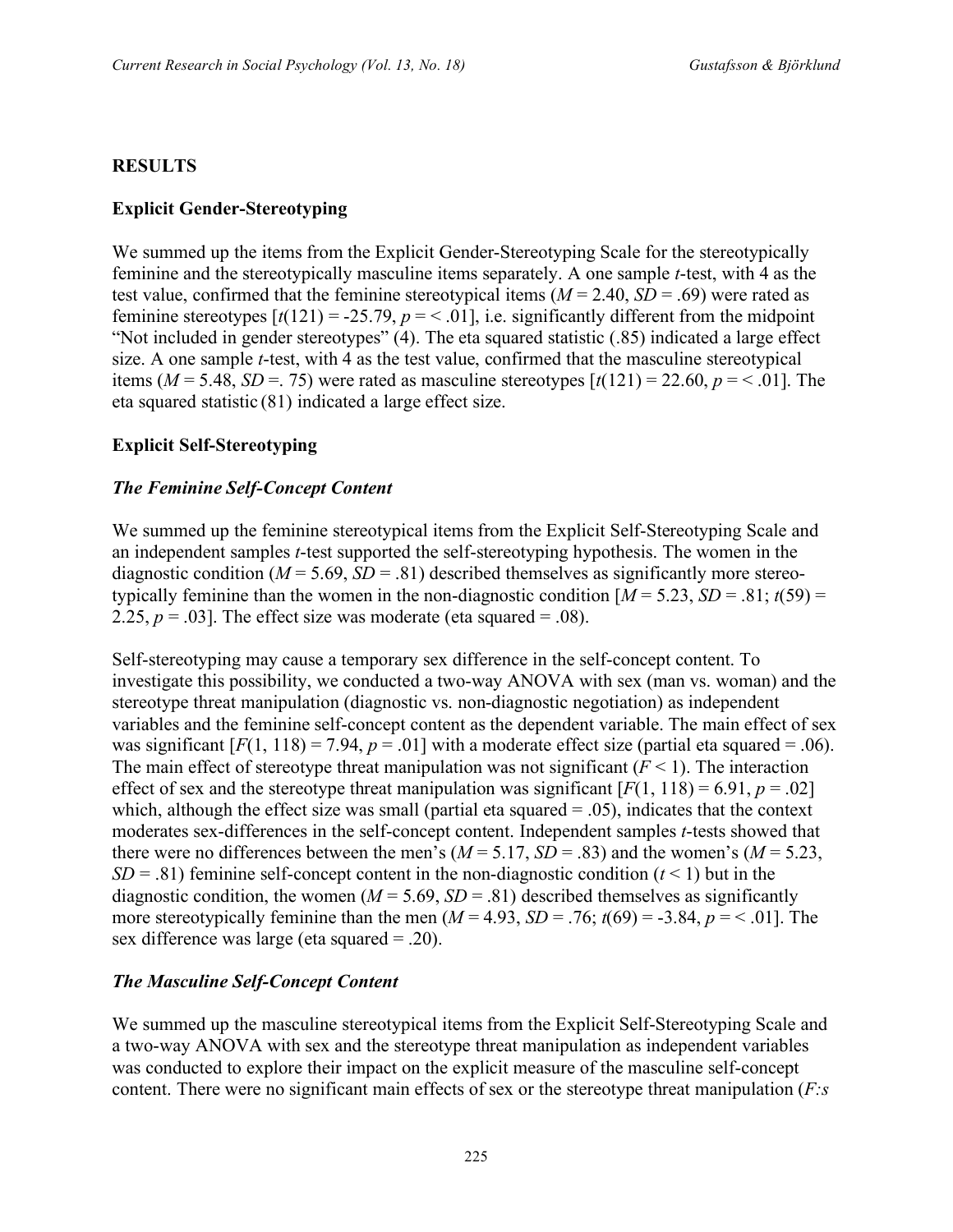$\leq$  1) and the interaction effect was not significant ( $F \leq$ 2). The average masculine stereotypical self-concept content was  $M = 4.92$ ,  $SD = .92$ .

# **Calculation of the IAT-Effects**

We calculated the IAT-effects using the scoring algorithm for the "D-measure", as described by Greenwald, Nosek and Banaji (2003). We selected the measure called "d\_asis\_t" for the calculations of the results (Greenwald et al., 2003). In this measure, the IAT-effect is based solely on the response times obtained in the two test phases in the IAT session (excluding the practice blocks).

# **Implicit Gender-Stereotyping**

A one sample *t*-test, with 0 as the test value confirmed that the average gender-stereotyping IATeffect ( $M = -0.31$ ,  $SD = 0.36$ ) was significantly different from 0 [ $t(121) = -0.75$ ,  $p = <0.01$ ]. The effect size was large (eta squared  $=$  .44). The negative IAT-effect means that there was evidence of implicit gender-stereotyping.

### **Implicit Self-Stereotyping**

# *Mean Group Differences*

We conducted a two-way ANOVA with sex and the stereotype threat manipulation as independent variables to explore their impact on the implicit measure of the self-concept. The hypothesis was that there would only be sex differences in the implicit self-concept content in the diagnostic condition. There was a significant main effect of sex  $[F(1, 118) = 9.21, p = .01]$ with the women showing a more negative IAT-effect  $(M = -0.32, SD = 0.32)$  than the men  $(M = -0.32, SD = 0.32)$ .11,  $SD = .42$ ). The effect size was moderate (partial eta squared  $= .07$ ). The main effect of the stereotype threat manipulation and the interaction effect were not significant  $(F: s \le 1)$ . Thus, the prediction was not supported by the results. Instead the women associated themselves more with caring (and others more with assertive) than the men in both conditions.

### *Overlapping Mental Representations*

We investigated the relationships between the self-concept IAT and the gender-stereotyping IAT for each experimental group separately, using Pearson's product-moment correlation analysis. The hypothesis was that the women facing the diagnostic salary negotiation would implicitly self-stereotype by "overlapping" their representation of their in-group with their mental representation of their self.

There was weak support for the prediction as there was a marginally statistically significant relationship between the implicit self-concept and implicit gender-stereotyping for the women in the diagnostic condition  $[r = .33, n = 32, p = .06]$ . The correlation coefficients for the other groups were  $[r = .10, n = 30, p = .62]$ ,  $[r = .12, n = 31, p = .52]$ ,  $[r = .16, n = 29, p = .42]$  for the men in the diagnostic condition, the men in the non-diagnostic condition and the women in the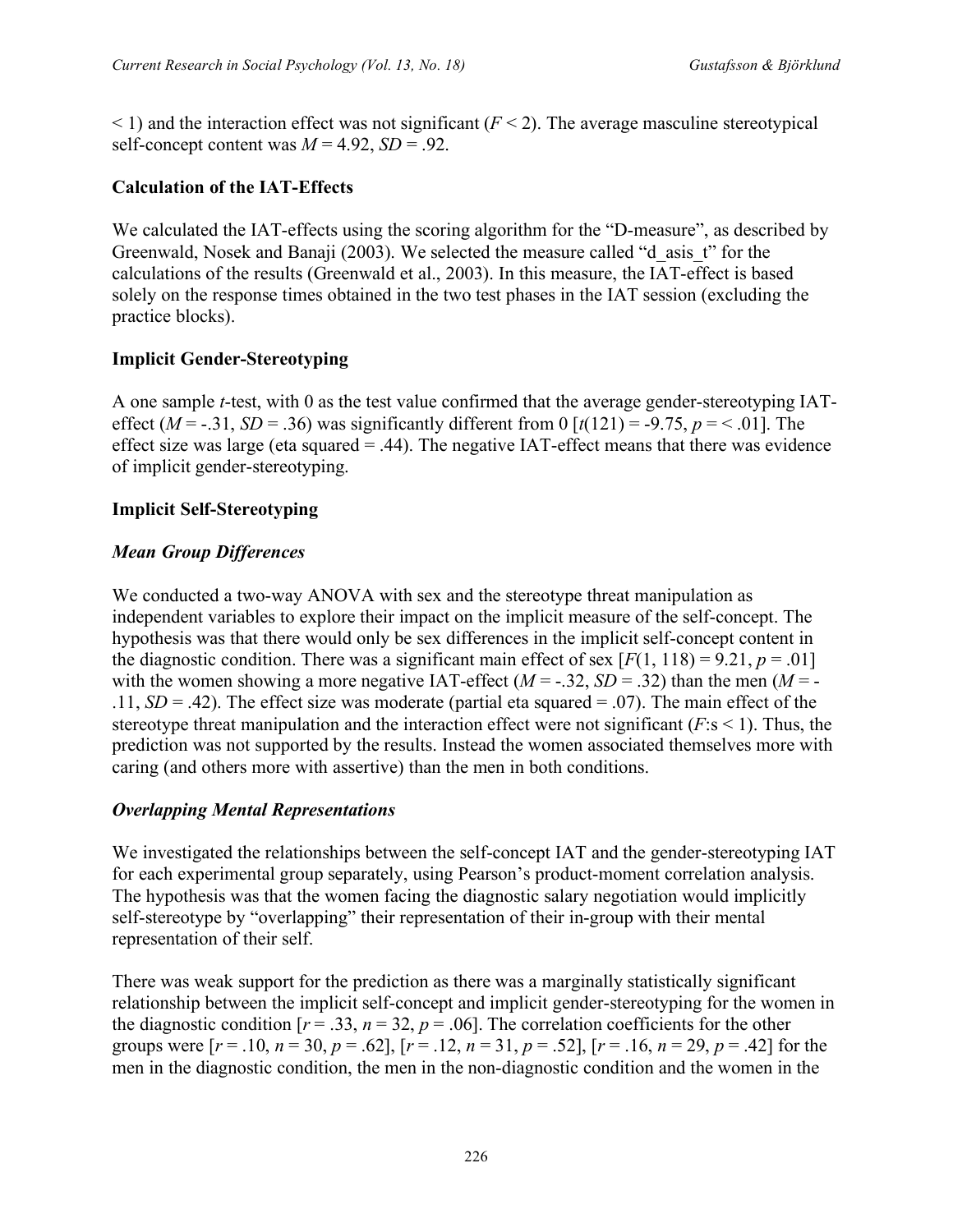non-diagnostic condition respectively. Thus, there was a trend for implicit self-stereotyping, only for the women in the diagnostic condition.

#### **DISCUSSION**

The results of the present study supported the prediction that women self-stereotype with feminine stereotypical traits in a stereotype threat context (the self-stereotyping hypothesis). The women in the stereotype threat condition described themselves as more stereotypically feminine than the women in the non-diagnostic condition. Also, there was a trend for the women under stereotype threat to implicitly self-stereotype by "overlapping" their mental representation of themselves and their in-group (Smith & Henry, 1996).

From SCT and the self-stereotyping result in the present study, it can be derived that the women compared themselves with men and categorized themselves as women under stereotype threat. It is possible that the self-concept shift that the self-stereotyping implies may be involved in the mediating process of stereotype threat performance effects. Group-members have been shown to underperform in stereotype threat contexts and it is still unclear what psychological mechanisms mediate the effect (see Shapiro & Neuberg, 2007; Smith, 2004; Wheeler & Petty, 2001). The self-concept is believed to be an important regulator of behavior (Dijksterhuis & Bargh, 2001; Markus & Whurf, 1987; Wheeler, DeMarree & Petty, 2005). If the self-concept of groupmembers assimilates to the very stereotype that predicts their in-group to perform inferiorly to the out-group, perhaps this can explain why their behavior temporarily assimilates to the stereotype. Future research needs to investigate this possibility. Also, although there was only a trend for implicit self-stereotyping in this study, future research may want to investigate it further as self-report and the IAT have been found to predict different types of behavior (Greenwald et al., in press).

Sex differences in the self-concept content are decreasing in an American context (Twenge, 1997) and since Sweden is considered the most gender equal country in the world (Hausman et al., 2007) we did not expect a sex difference in the self-concept content in the non-diagnostic context, and the results supported our prediction. However, as the women self-stereotyped under stereotype threat, a temporary sex-difference in the self-concept content was created. Thus, although there was no sex difference in the self-concept content in the non-diagnostic condition, a sex-difference emerged under stereotype threat.

Meta-analyses in an American context (Twenge, 1997, 2001) have found that the decreasing sex difference in the self-concept content primarily stems from women increasingly describing themselves as stereotypically masculine. The result from this study suggests that Swedish men may have incorporated feminine stereotypes into their self-concepts to a higher degree than American men have. This, as there was no sex-difference in the feminine self-concept content in the non-diagnostic condition in this study.

Even though men and women's self-concepts are becoming more similar in content, the content of gender stereotypes remains stable (Prentice & Carranza, 2004). There were large effect sizes in the present study confirming that the traditional gender stereotypes are valid. The persistence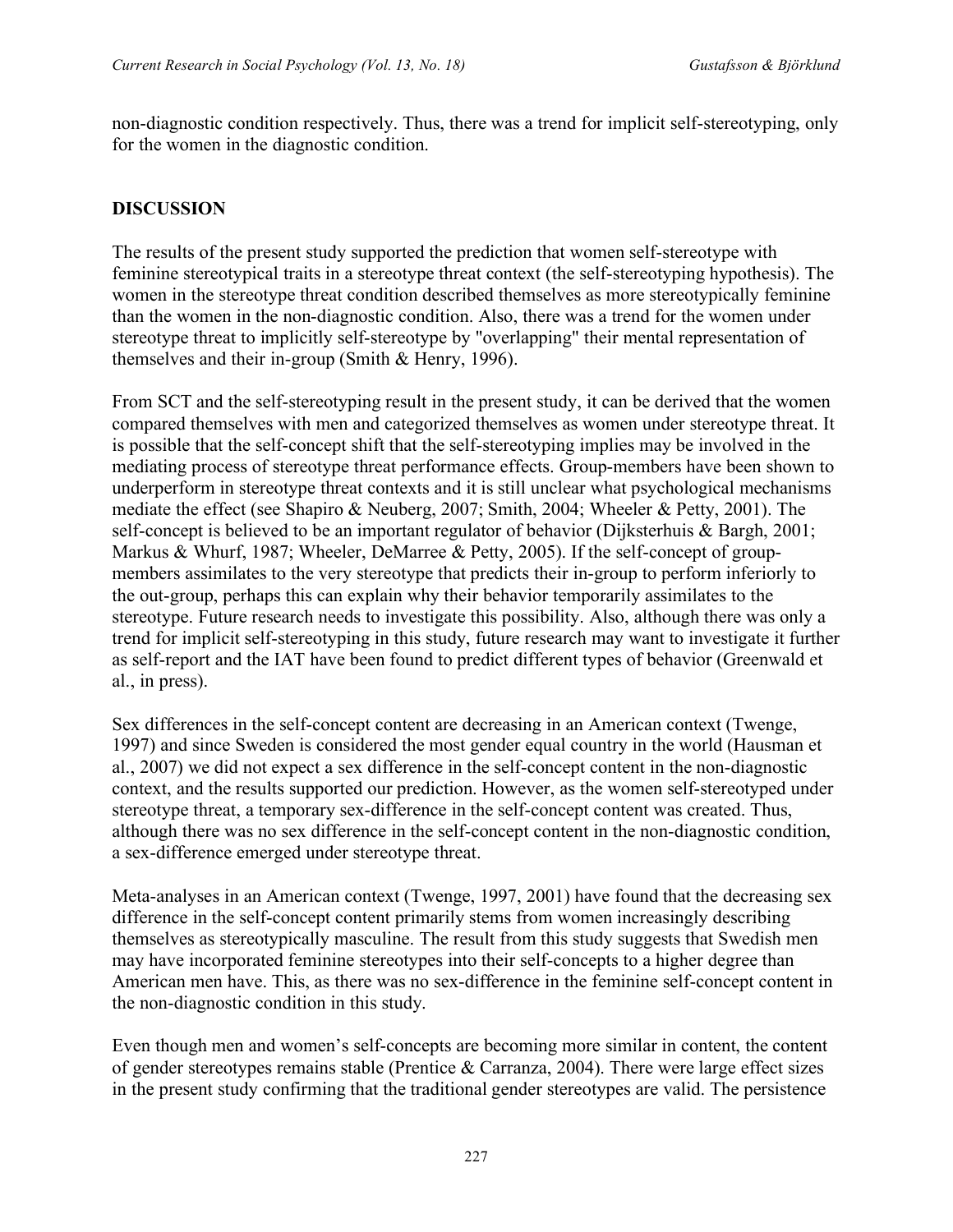of gender stereotypes can cause temporary sex-differences in the self-concept content through the process of self-stereotyping.

# **REFERENCES**

Asendorpf, J. B., Banse, R., & Mücke, D. 2002. Double dissociations between implicit and explicit personality self-concept: The case of shy behavior. *Journal of Personality and Social Psychology, 83:*380-393.

Banse, R., Seise, J., & Zerbes, N. 2001. Implicit attitudes towards homosexuality: Reliability, validity and controllability of the IAT. *Zeitschrift für Experimentelle Psychologie*, *48:*145-160.

Bargh, J. A., & Chartrand, T. L. 2000. The mind in the middle: A practical guide to priming and automaticity research. In H. T. Reis, & C. M. Judd (Eds.), *Handbook of research methods in social and personality psychology* (pp. 253-285). New York: Cambridge University Press.

Bargh, J. A., Chen, M., & Burrows, L. 1996. The automaticity of social behavior: Direct effects of trait concept and stereotype activation on action. *Journal of personality and Social Psychology. 71*:230-244.

Bem, S. L. 1974. The measurement of psychological androgyny. *Journal of Clinical and Consulting Psychology*, *42:*155-162.

Dijksterhuis, A., & Bargh, J. A. 2001. The perception-behavior expressway: Automatic effects of social perception on social behavior. In Zanna, M. P. (Ed.), *Advances in experimental social psychology, vol. 33* (pp. 1-40). San Diego, CA: Academic Press, Inc.

Gawronski, B., & Bodenhausen, G. W. 2006. Associative and propositional processes in evaluation: An integrative review of implicit and explicit attitude change. *Psychological Bulletin, 132:*692-731.

Gawronski, B., LeBel, E., & Peters, K. R. 2007. What do implicit measures tell us? Scrutinizing the validity of three common assumptions. *Perspectives on Psychological Science, 2:*181-193.

Greenwald, A. G. & Banaji, M. R. 1995. Implicit social cognition: Attitudes, self-esteem, and stereotypes.*Psychological Review, 102:*4-27.

Greenwald, A. G., McGhee, D. E., & Schwartz, J. L. K. 1998. Measuring individual differences in implicit cognition: The implicit association test. *Journal of Personality and Social Psychology, 74:*1464-1480.

Greenwald, A. G., Nosek, B. A., & Banaji, M. R. 2003. Understanding and using the Implicit Association Test: I. An improved scoring algorithm. *Journal of Personality and Social Psychology, 85:*197-216.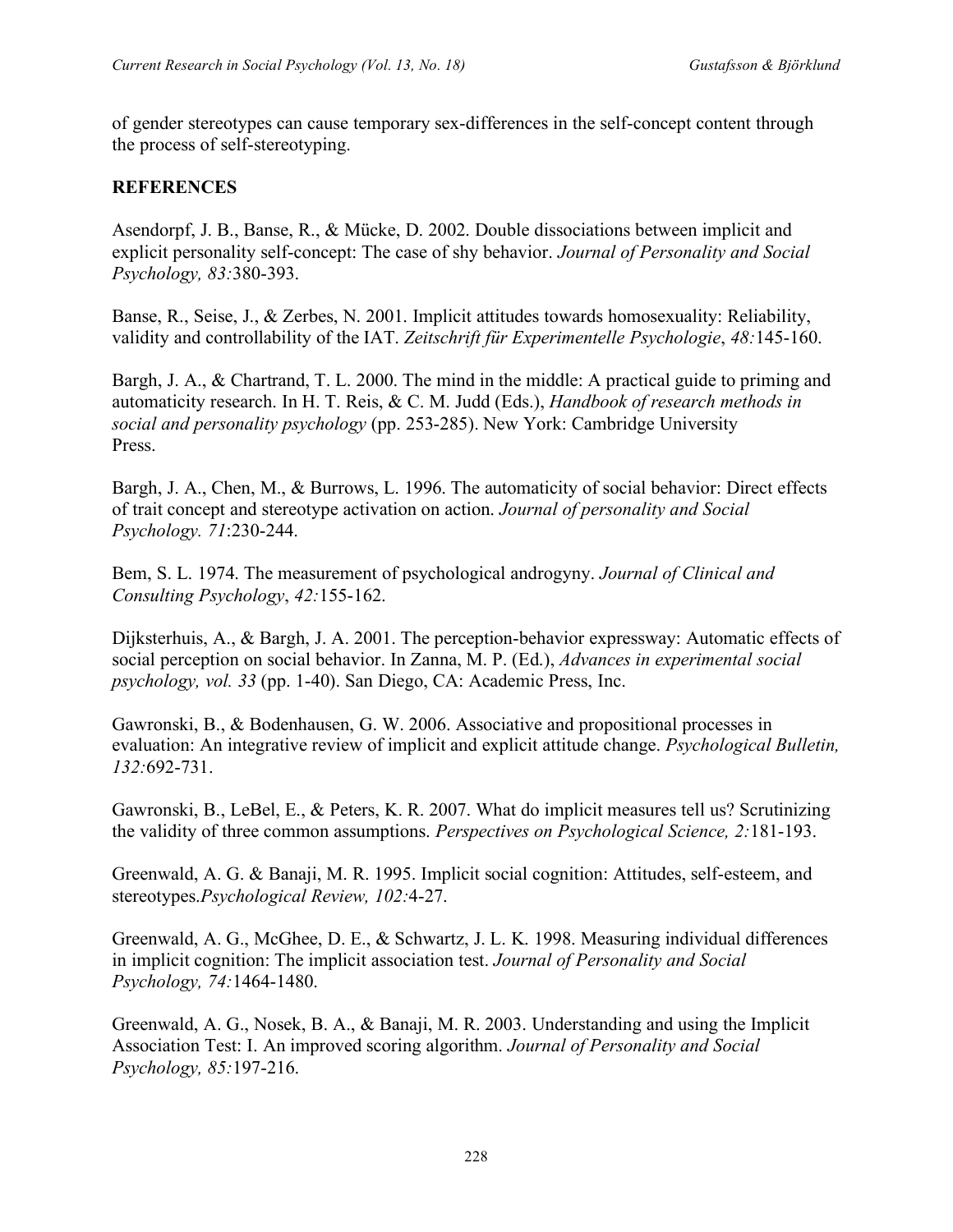Greenwald, A. G., Poehlman, A. T., Uhlmann, E. L., Banaji, M. R. In press. Understanding and using the Implicit Association Test: III. Meta-analysis of predictive validity. *Journal of Personality and Social Psychology*.

Gustafsson, U. 2007. *Yielding? Not me! Young women withstanding self-stereotyping with negative in-group stereotypes before a salary negotiation.* Manuscript submitted for publication.

Gustafsson, U., Björklund, F., & Dahlström, J. 2008. *Motivational factors explain why women ask for less salary than men under stereotype threat.* Manuscript submitted for publication.

Hausman, R., Tyson, L. D., & Zahidi, S. 2007. *The Global Gender Gap Report 2007.* Geneva: World Economic Forum.

Hofmann, W., Gawronski, B., Gschwender, T., Le, H., & Schmitt, M. 2005. A meta-analysis on the correlation between the Implicit Association Test and explicit self-report measures. *Personality and Social Psychology Bulletin, 31:*1369-1385.

Kim, D-Y. 2003. Voluntary controllability of the Implicit Association Test (IAT). *Social Psychology Quarterly, 66:*83-96.

Kray, L. J., Galinsky, A. D., & Thompson, L. 2002. Reversing the gender gap in negotiations: An exploration of stereotype regeneration. *Organizational Behavior and Human Decision Processes, 87:*386-409.

Kray, L. J., Reb, J., Galinsky, A. D., & Thompson, L. 2004. Stereotype reactance at the bargaining table: The effect of stereotype activation and power on claiming and creating value. *Personality and Social Psychology Bulletin, 30:*399-411.

Kray, L. J., & Thompson, L. 2005. Gender stereotypes and negotiation performance: An examination of theory and research. In B. M. Staw, & R. M. Kramer (Eds.), *Research in organizational behavior. An annual series of analytical essays and critical reviews* (pp. 103- 182). Oxford: Elsevier Science/JAI Press.

Kray, L. J., Thompson, L., & Galinsky, A. 2001. Battle of the sexes: Gender stereotype confirmation and reactance in negotiations. *Journal of Personality and Social Psychology, 80:*942-958.

Kunda, Z., & Spencer, S. J. 2003. When do stereotypes come to mind and when do they color judgment? A goal-based theoretical framework for stereotype activation and application. *Psychological Bulletin, 129:*522-544.

Markus, H., & Kunda, Z. 1986. Stability and malleability of the self-concept. *Journal of Personality and Social Psychology, 51:*858-866.

Markus, H., & Wurf, E. 1987. The dynamic self-concept: A social psychological perspective. *Annual Review of Psychology, 38*:299-337.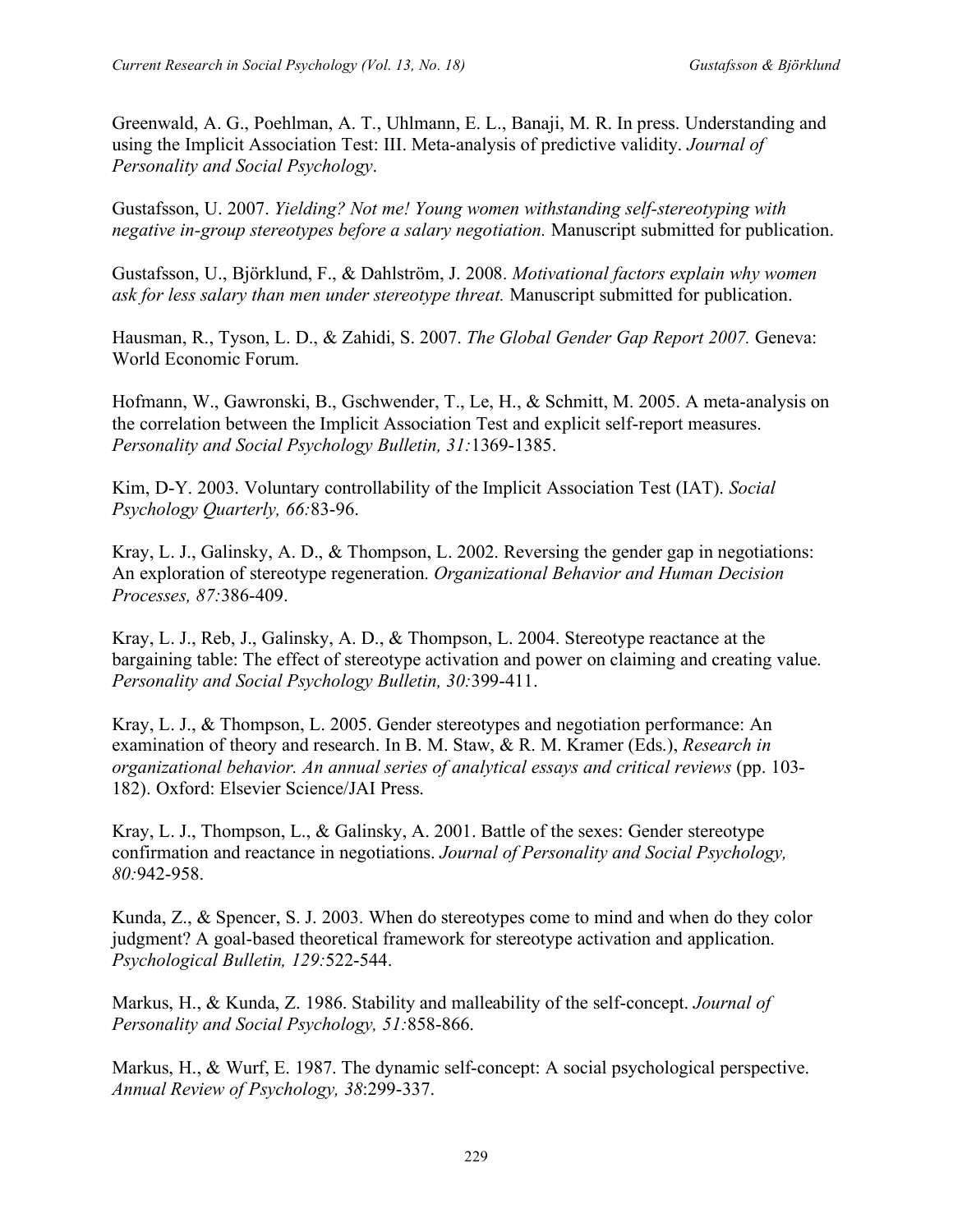Nosek, B. A., Greenwald, A. G., & Banaji, M. R. 2007. The Implicit Association Test at age 7: A methodological and conceptual review (pp. 265-292). In J. A. Bargh (Ed.), *Automatic processes in social thinking and behavior*. Psychological Press.

Onorato, R. S., & Turner, J. C. 2004. Fluidity in the self-concept: The shift from personal to social identity. *European Journal of Social Psychology, 34:*257-278.

Rudman, L. A., Greenwald, A. G., & McGhee, D. E. 2001. Implicit self-concept and evaluative implicit gender stereotypes: Self and in-group share desirable traits. *Personality and Social Psychology Bulletin, 27:*1164-1178.

Shapiro, J. R., & Neuberg, S. L. 2007. From stereotype threat to stereotype threats: Implications of a multi-threat framework for causes, moderators, mediators, consequences and interventions. *Personality and Social Psychology Review, 11:*107-130.

Smith, E. R. 2002. Overlapping Mental Representation of Self and Group: Evidence and Implications. In J.P. Forgas, & K.D. Williams, (Eds.), *The Social Self: Cognitive, Interpersonal, and Intergroup Perspectives* (pp. 21-35). New York: Psychology Press.

Smith, E. R., & Henry, S. 1996. An in-group becomes part of the self: Response time evidence. *Personality and Social Psychology Bulletin, 22:*635-642.

Steele, C. M. 1997. A threat in the air: How stereotypes shape intellectual identity and performance. *American Psychologist, 52:*613-629.

Steele, C. M., & Aronson, J. 1995. Stereotype threat and the intellectual test performance of African Americans. *Journal of Personality and Social Psychology, 69:*797-811. Statistics Sweden, 2003. *Namnstatistik*. (http://www.scb.se).

Turner, J. C., Hogg, M. A., Oakes, P. J., Reicher, S. D., & Wetherell, M. S. 1987. *Rediscovering the social group: A self-categorization theory*. Oxford: Blackwell.

Turner, J. C., Oakes, P. J., Haslam, S. A., & McGarty, C. 1994. Self and collective: Cognition and social context.*Personality and Social Psychology Bulletin*, *20:*454-463.

Twenge, J. M. 1997. Changes in masculine and feminine traits over time: A meta-analysis. *Sex Roles, 36:*305-325.

Twenge, J. M. 2001. Changes in women's assertiveness in response to status and roles: A crosstemporal meta-analysis, 1931-1993. *Journal of Personality and Social Psychology, 81:*133-145.

Wheeler, S. C., DeMarree, K. G., & Petty, R. E. 2005. The roles of the self in priming-tobehavior effects. In A. Tesser, J. V. Wood & D. A. Stapel (Eds.), *On building, defending and regulating the self: a psychological perspective* (pp. 245-271). New York: Psychology Press.